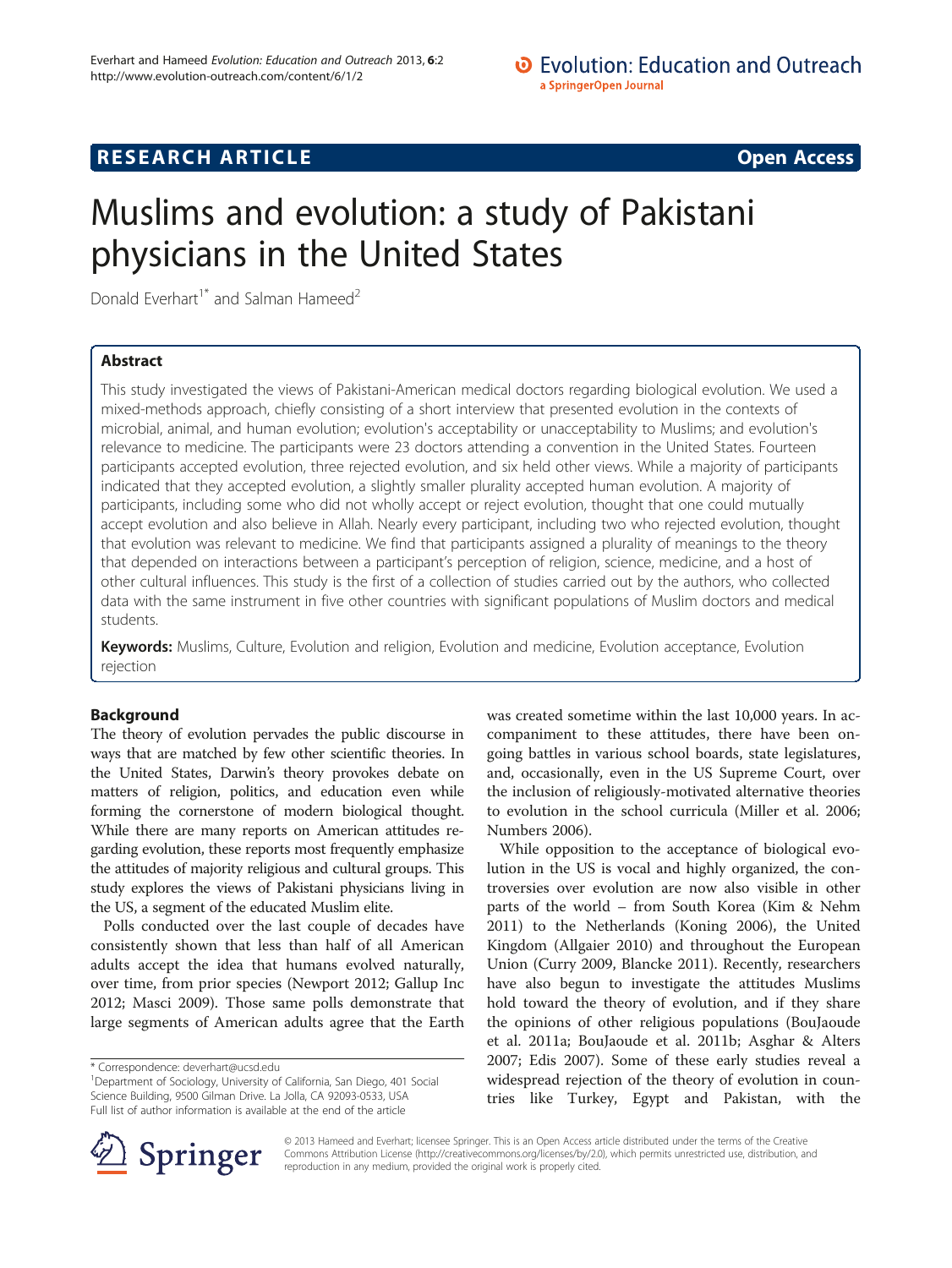acceptance level even below that of the US (Hameed [2008](#page-7-0)). Some of these opinion polls have known shortcomings. For example, some in the Muslim world associate 'Darwin's theory of evolution' primarily with atheism and not necessarily with the idea of biological evolution. This association has even permeated scholarly literature on the subject, as a study of Muslim religiosity used evolution acceptance as an indicator of low religiosity (Hassan [2007](#page-7-0)).

While researchers have begun to investigate the attitudes Muslims, particularly Muslim biology students and educators, hold regarding evolution, this study is the first to focus on the views of Muslim doctors. Because this study was created with the views of Muslim doctors in mind, we chose our subjects at one of the largest gatherings of such doctors in the US - the annual Pakistani-American medical conference. For several decades, significant numbers of doctors educated within Pakistan have immigrated to Western countries to practice medicine (Gish and Godfrey [1979](#page-7-0); Zaidi [1987\)](#page-7-0). As a consequence many Pakistani-American doctors are well organized and form one of the largest groups of immigrant physicians in the US.

Since our focus is on doctors who were educated in Pakistan, it is important to note the place of the theory of evolution within the Pakistani national biology curriculum. Medical students first get exposed to biological evolution in high school biology classes, where the presentation of evolution within the curriculum and textbooks is comparable to that within many Western science curricula (Punjab Textbook Board [2003;](#page-7-0) Asghar & Alters [2007\)](#page-7-0). Nevertheless, a recent study shows that medical students in Pakistan have low knowledge of evolutionary theory as well as low acceptance of the theory (Yousuf et al. 2011). At the same time, almost two-third of the students surveyed agreed that evolutionary medicine, if taught, would improve medical research.

In this study, we explore three key ingredients that constitute attitudes towards evolution among our study population. The first consists of a sliding scale of evolution acceptance, which describes our participants' views on microbial, animal, and human evolution. The second inquires about evolution in relation to aspects of Islamic beliefs and the religiosity of individual participants. The third presents participants' considerations of evolution's relevance to medicine. We find that through these three different contexts, many Muslim doctors in this community consider the theory of evolution to have several significant meanings. Our results are part of an ongoing study of Muslim physicians and medical students in countries across the world.

#### Methods

Data for this project were collected using an interview protocol developed specifically for this study. The interview protocol employs mixed qualitative and quantitative methods, as described in Tashakkori and Teddlie ([2002\)](#page-7-0) and consists of nine sections, designed to last between ten and thirty minutes per participant.

The instrument underwent several pilot studies, after which it was revised into its present form. The pilot studies were conducted with Muslim doctors of various countries of origin, including Pakistan, who currently reside and practice medicine in the US. The pilot studies took place between 2008 and 2010.

This interview protocol was developed based on of previous studies that have measured attitudes towards evolution and religiosity. For example, on the subject of understanding concepts of evolution, we drew from the Measure of Acceptance of the Theory of Evolution (Rutledge & Warden [1999](#page-7-0)) and the survey employed by Shtulman ([2006\)](#page-7-0). We adapted some of the religiosity indicators from the Pew Forum on Religion and Public Life (Ruby & Smith, [2007](#page-7-0); The Pew Forum on Religion and Public Life, [2008](#page-7-0)) and from the sociological study on Muslim religiosity by Hassan ([2007](#page-7-0)). In addition, we followed the works of Evans & Evans ([2010](#page-7-0)) and Brem et al. ([2003](#page-7-0)) to explore other social factors that might also have significant influences on attitudes towards evolution.

We also asked participants if they had heard of Harun Yahya, Richard Dawkins, and Charles Darwin. Harun Yahya is the pen name of Turkish creationist Adnan Oktar. His organization has been responsible for distributing Atlas of Creation, unsolicited, to various public schools in France and anthropology and biology departments in the US (Riexinger [2002;](#page-7-0) Enserink [2007](#page-7-0)). Richard Dawkins is a prominent evolutionary biologist who has written multiple books about evolution and is also a vocal proponent of atheism. Even though Darwin's name is familiar to most people in the West, we wanted to see if it was also commonly recognizable among Muslims. We plan to compare the responses of participants in this study to those of other populations in a future study.

The last section of the instrument consisted of a semantic differential (Tashakkori and Teddlie [2002](#page-7-0)). Participants were given a series of polarized terms or concepts that were related to perceptions of evolution and were asked to provide their instantaneous response. The use of this semantic differential is meant to be largely comparative and does not feature into the analysis presented in this paper. A separate, forthcoming study will analyze participants' responses to this section.

The data presented in this paper were collected on 1 to 2 July 2010 at the largest annual gathering of Pakistani doctors in the US. One of the authors (blinded for the manuscript) recruited participants by approaching them directly or with the help of another participant. Interviews were conducted individually and in English. Prior to the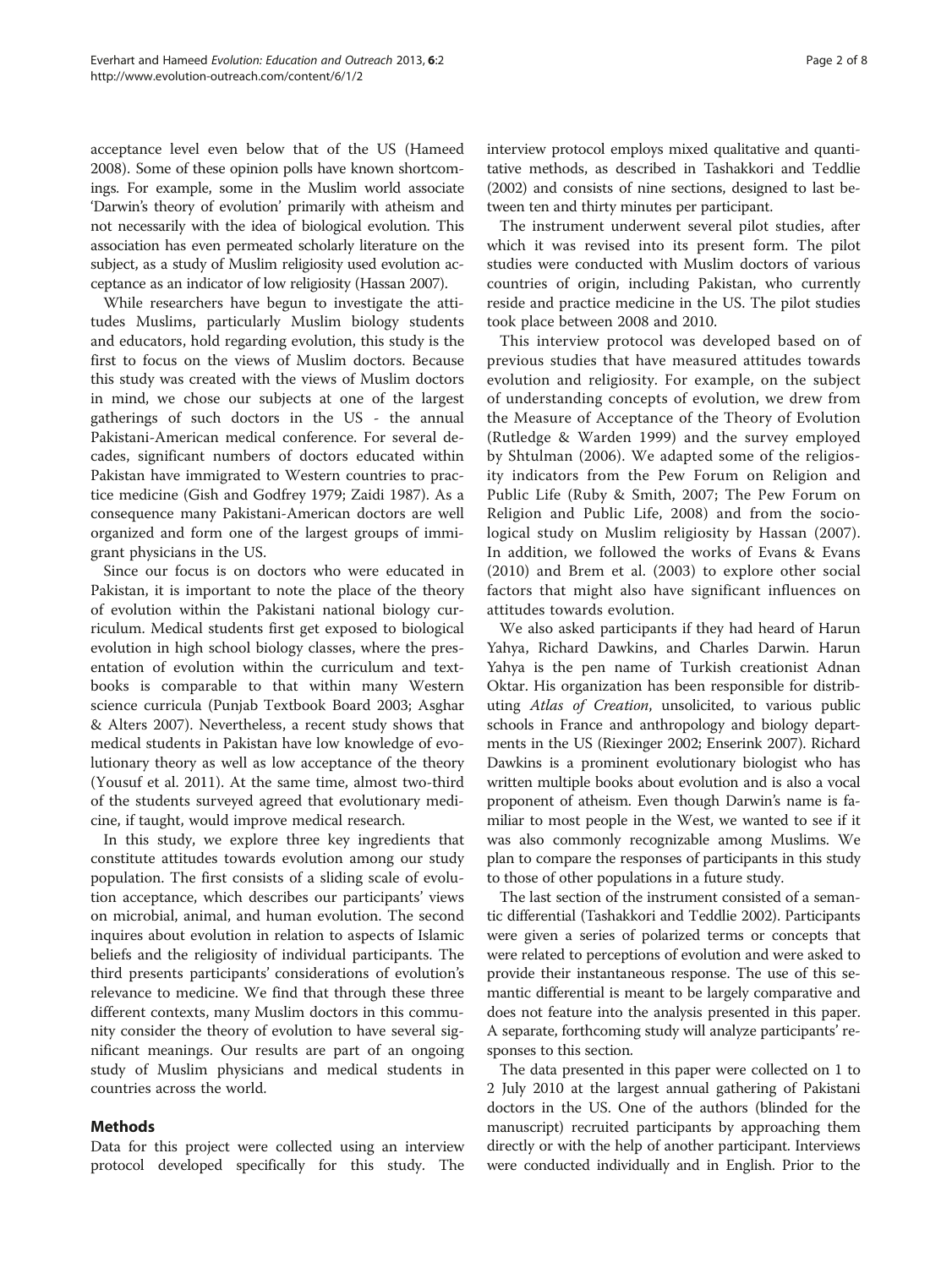<span id="page-2-0"></span>start of each interview, participants completed an informed consent form and a brief written demographic questionnaire. Participants were reminded that the interview was voluntary and anonymous, and were assured that their anonymity would be protected. Twenty-three physicians of various ages, sexes, specialties, and backgrounds agreed to participate.

Overall, our questions and methodology were designed to elicit a progressive depth of response over the course of an individual interview and were approved by the Hampshire College Institutional Review Board.

#### Results

We interviewed 23 participants at a conference of Pakistani physicians in the US. In response to the question, 'Do you accept or reject the theory of (biological) evolution, fourteen replied affirmatively and three rejected the theory (Figure 1). The responses of six additional participants were coded as 'other.' This coding of 'other' indicates that they either did not completely accept or reject evolution, or that they were unsure of how to express their views. An example of this response includes a participant who was 'not entirely convinced' but was 'impressed with the concept [of evolution].' Another participant said that he did not accept the theory as stated, but would 'offer an amendment that there is a creative design and this is the mechanism by which species change.'

Throughout the rest of the paper, we have used the responses coded in Figure 1 as the primary reference point.

#### Sliding scale of evolution acceptance

In order to further explore the level of acceptance of evolution, we sequentially asked the participants about microbial and animal evolution and if humans were a product of evolution from prior species (Figure 2). The majority of the participants thought that evolution was possible in all three instances. However, the level of





acceptance of human evolution, perhaps not too surprisingly, is relatively lower.

When looking at the acceptance of microbial evolution (Figure 2a), we found that only one participant (subject #13) in our entire sample rejected microbial evolution. It was his opinion that species could change only in limited ways, from 'A... to A+'. This was coherent with his view that antibacterial resistance was a process in which bacteria become stronger, but do not become new species. In contrast, two of the three participants who rejected evolution nonetheless thought that microbial evolution was possible. One of these participants (subject #6) even accepted the idea of animal evolution, but stopped short of extending his acceptance to human evolution.

Two other participants thought microbial evolution was neither possible nor impossible. One of those participants (subject #21) chose to answer all three questions about microbial, animal, and human evolution with a simple 'probably.' On the other hand, one other participant (subject #22) was unsure of microbial and animal evolution ('I'm not aware of anything. May be it has happened, you know, like in the jungle...who knows what is happening!'), but was clear about her rejection of human evolution (Figures 2b and 2c). She was one of the participants who responded negatively to the question of evolution in Figure 1.

Every participant who rejected evolution in Figure 1 also rejected the idea that humans have evolved from prior species. Only one participant who responded positively in Figure 1 rejected human evolution (subject #11). Three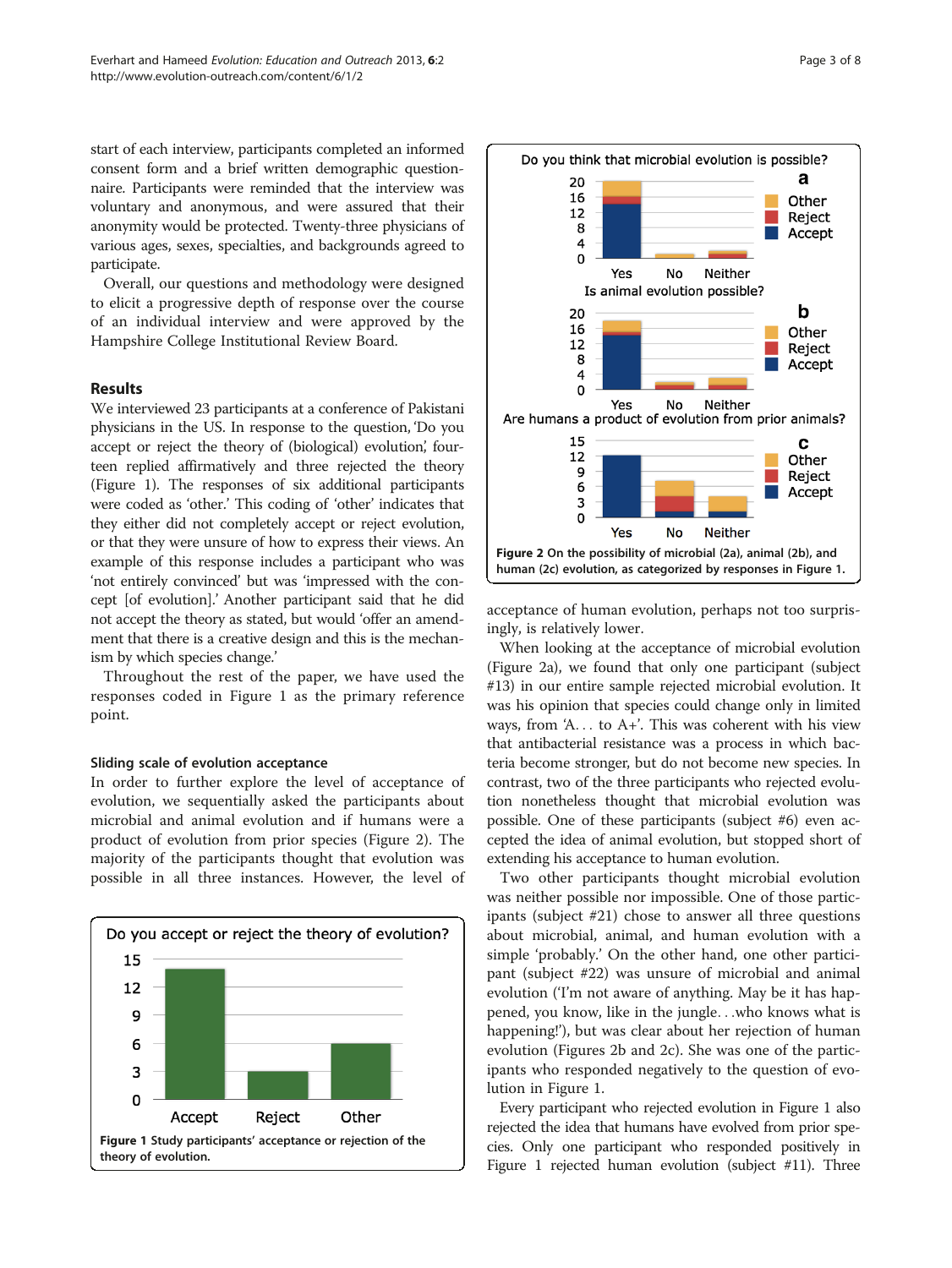<span id="page-3-0"></span>participants (subjects #12, 13, 16) who were classified as 'other' were also clear about rejecting human evolution. For example, one participant (subject #16) who was 'impressed but not convinced' by the concept of evolution nevertheless denied the possibility of human evolution.

Three of the six participants who were classified as 'other' in Figure [1](#page-2-0) are also unclear about human evolution. However, they display a broad range for their reasons. For example, one of the participants (subject #4) expressed that he was torn when it came to human evolution saying 'I guess anything is possible, but it's just, you get confused, when it becomes – you know - beliefs. It is hard to, there are a lot of things that you are not really sure, but you kind of have to believe in it.' Another participant (subject #21) seemed non-committal and responded 'probably' to microbial, animal and human evolution.

As a method of checking the consistency of participants' views in regard to the extent of evolution, participants were also asked if they thought that humans shared genes with apes and bacteria. A majority of the participants who were asked this question thought that humans did share genes with apes and bacteria, including one participant who responded negatively in Figure [1.](#page-2-0) That participant (subject #9) thought that humans shared genes with apes and bacteria, although he said his religious beliefs prevented him from accepting that humans evolved from prior species. Participants who were classified as 'other' in Figure [1](#page-2-0) did not see a link between human genes and the genes of apes and bacteria. Only one such participant (subject #13) said, 'part of the genes are I think being shared" although he did not think microbial evolution was possible, let alone that humans evolved from prior species.

Taking into account the predominance of young earth creationism in the US, participants were also asked a question about the age of the earth. Every participant thought that the earth was at least millions of years old. Nineteen out of the twenty-three participants correctly estimated the earth to be billions of years old. This result displays a notable lack of influence from young earth creationists in the US and elsewhere.

Overall, most participants in this study said that they accepted the theory of evolution. There was some erosion from the number of participants who thought microbial evolution was possible to the number who thought humans had evolved from prior animals. Nonetheless, a plurality of participants did think that humans had so evolved, including twelve participants who had responded positively in Figure [1.](#page-2-0) This positive response to human evolution displays the depth with which some participants accepted evolution.

#### Evolution and Islam

Religion plays a dominant role in most Muslim-majority countries. Pakistan is no exception. A recent report found that 94% of Pakistanis said that religion was 'very important in their lives,' exceeding the rates of many Middle Eastern and North African countries (The Pew Forum on Religion and Public Life [2012,](#page-7-0) 40). Since most of the participants were trained in Pakistan and had spent a large fraction of their formative years in Pakistan, we wanted to see how they related evolution to their religious beliefs. Specifically, we investigated the impact of their religious views on their acceptance or rejection of evolution. The US polling organization, Gallup, has been collecting data on the range of theistic, naturalistic, and creationist perspectives on evolution in the US with the same statements since 1982 (Gallup Inc [2012](#page-7-0)). We slightly modified their question by using 'Allah' instead of 'God' and eliminating young earth creationism. We posed the following question (Figure 3):

Which of the following four statements is closest to your view?

A: all species, including humans, have evolved over millions of years, but Allah guided the process.

B: all species, including humans, have evolved over millions of years, and Allah played no part.

C: Allah created humans, but all other species have evolved over millions of years.

D: Allah created humans and all other species in the form they exist today.

These categories broadly correspond, respectively, to theistic evolution, naturalistic evolution, the special creation of humans, and the special creation of all species.

Ten of our participants identified with the statement corresponding to theistic evolution. Eight of those participants also accepted evolution, one rejected evolution, and one was categorized at 'other' in Figure [1.](#page-2-0)

The participant who rejected evolution but chose this option said that, 'Everything has evolved but Allah created, Allah made them evolve'. As with the participant who accepted evolution but chose option 'D', this

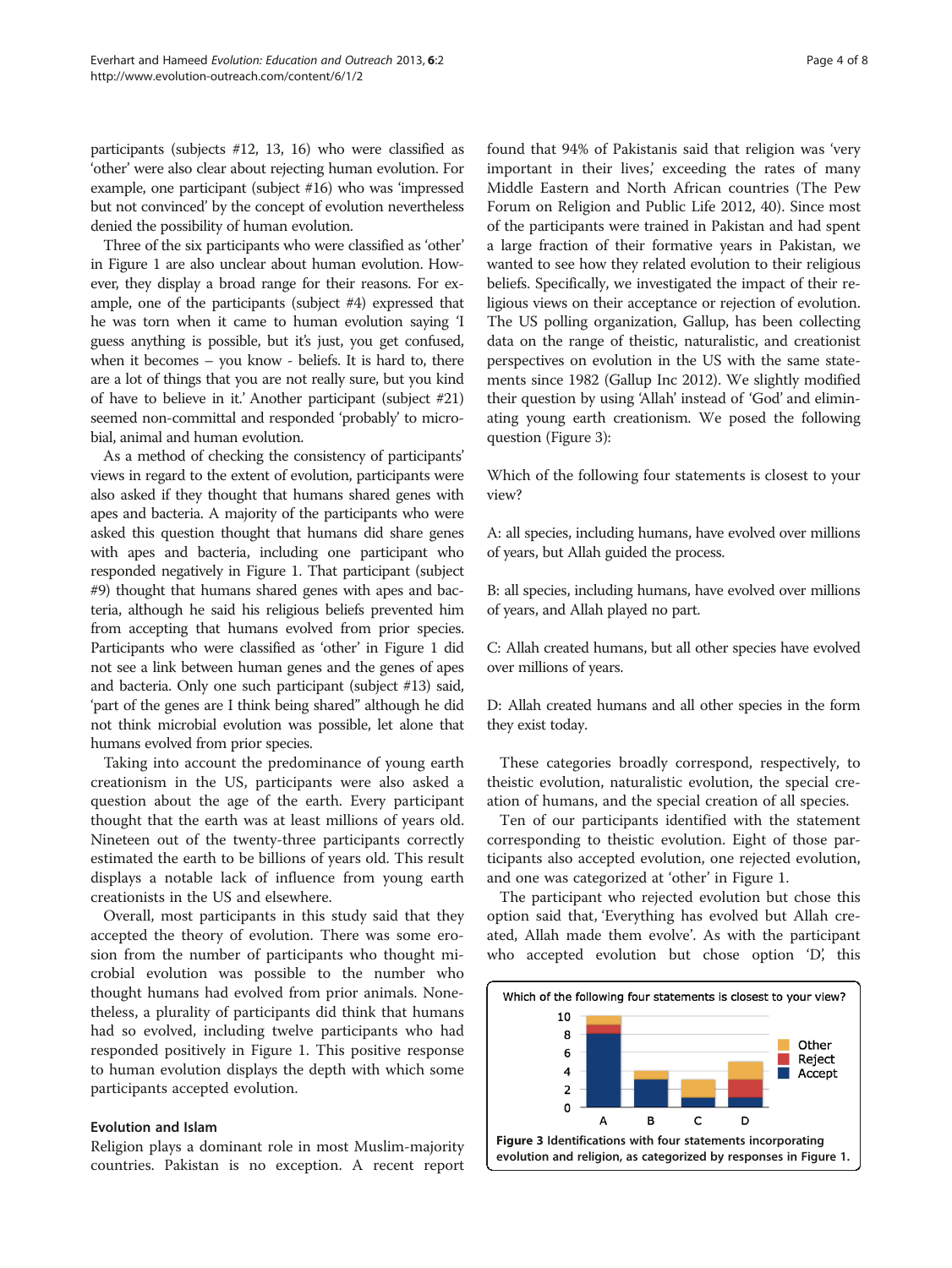<span id="page-4-0"></span>participant distinguished between his perception of the theory of evolution and his interpretation that was acceptable to his Islamic views.

The second largest category proved to be option 'D', corresponding to a creationist view. Five participants chose this view, consisting of two participants who rejected evolution, two with other views, and one who accepted evolution. As discussed above, the participant who accepted evolution and chose option 'D' expressed her choice as being between 'A' and 'D', indicating a desire for a statement that expressed a strongly theistic account of evolution. A similar theistic drive was apparent in two of the three participants who chose option 'C', which expressed the view that evolution is a real process but that humans were created specially by Allah. The participant who chose option 'C' but also accepted evolution did not elaborate on his choice.

Out of the four participants who chose option 'B', corresponding to naturalistic evolution, three accepted evolution and one had 'no view.' All three participants who both responded positively in Figure [1](#page-2-0) and also chose option 'B' in Figure [3](#page-3-0) were emphatic about their acceptance of evolution. Notably, the one other participant who chose 'B' was the same participant who responded with a uniformly laconic 'probably' to the questions displayed in Figure [2](#page-2-0) (participant #21).

In addition to this multiple-choice identification, participants were asked if they thought one could simultaneously accept evolution and also believe in Allah (Figure 4). All but two participants who accepted evolution also thought that one could do so and believe in Allah. One of those two participants stressed the incompatibility of religion with science. 'If you think purely in terms of science and how the life came about, he said, '...then I think you don't have to believe in God'. (subject #23) Another participant who also identified with naturalistic evolution offered the contrasting opinion that, 'You can [believe in God], if you want to... just for your heart'. However, most participants who accepted evolution held views that bound religion and evolution more closely together. For example, a neurologist said that 'in my theory [evolution is] how I believe



that God created the universe millions and billions of years ago and that is true if you look at Islam'.

Participants who rejected evolution expressed the opposite opinion. All three thought that you could not believe in Allah and also accept evolution. When asked, one participant who rejected evolution said, 'I think Allah is the creator of everything, so um, no'. Another participant echoed this firm line, saying she did not think that acceptance of evolution was compatible with belief in Allah, 'because... you read the Qu'ran, according to that we were created'.

Participants who had views other than acceptance or rejection sometimes expressed the idea that acceptance of evolution might be difficult to reconcile with belief in Allah, but none ruled it out completely. Two such participants thought that it was definitely possible to accept the theory and also believe in Allah. In a demonstration of how casual such acceptance can be, one of those participants said, 'I'm doing it, right?'

As can be seen from these responses, most of the participants regarded evolution and Islam as being mutually acceptable. To further explore participants' religiosity, we asked about the frequency with which they prayed and also the degree to which they considered themselves to be religious.

Figure 5a displays some variability among participants' self-reported religious behavior. Four participants who accepted evolution prayed five times a day, as did all three participants who rejected evolution. Three other participants who had other attitudes towards evolution also prayed five times a day. Several participants who prayed five times a day were emphatic about doing so, as in the

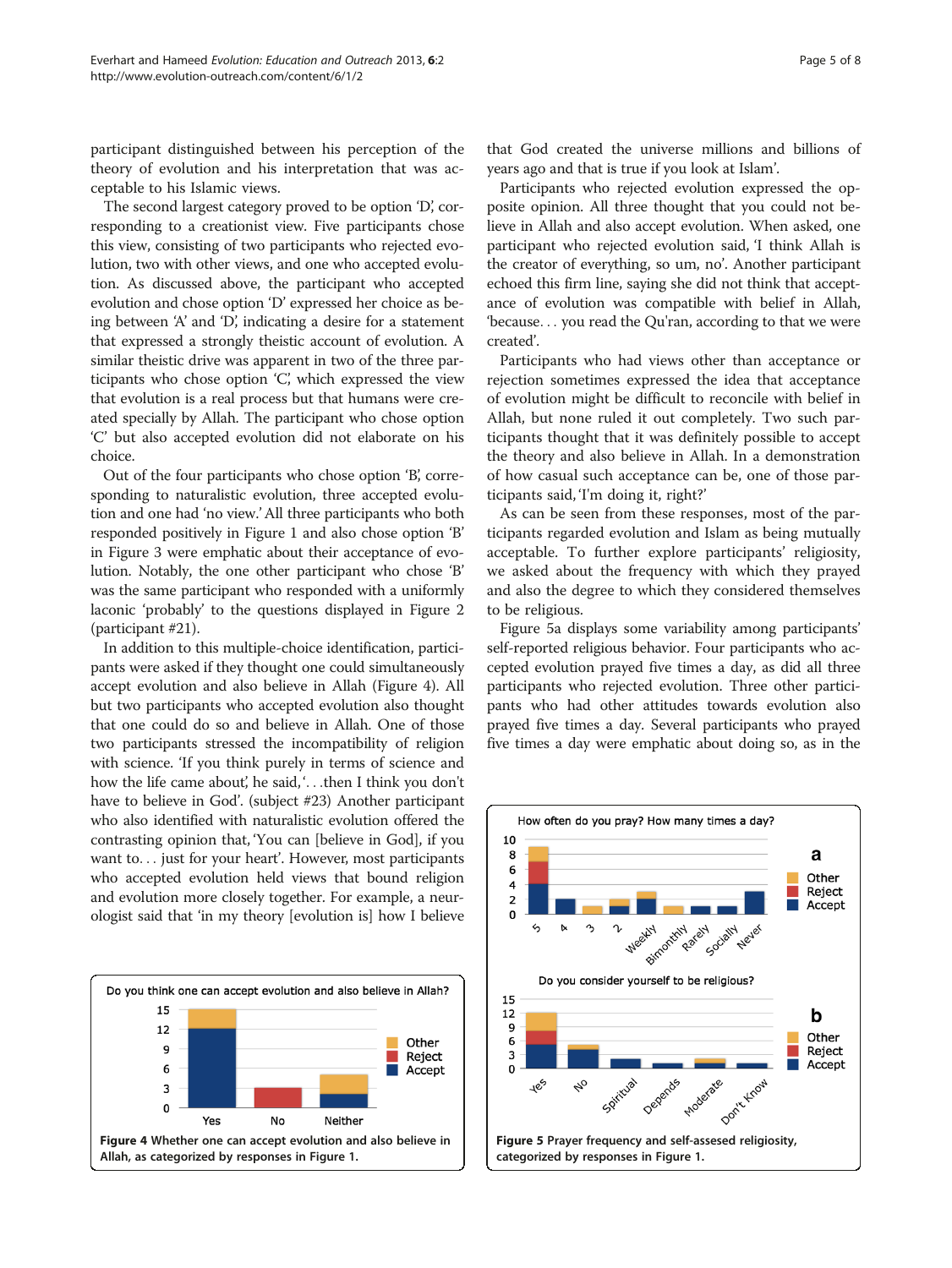case of the participant who said, 'What do you mean?! You can't be [Muslim], without prayer!' (subject #22)

Participants who accepted evolution exhibited the widest range in the amount of times they said they prayed each day, week, or month. One participant who accepted evolution and prayed four to five times a day said that she frequently had difficulty performing the fajr salat, or morning prayer, because of her late night schedule. Even though she sometimes performed the morning prayer late, she considered the effort she put towards performing all five daily prayers to be of significant personal importance (subject #14). Another participant who accepted evolution did not share her attitude towards prayer. He said that while prayer facilitated friendly connections, it was unimportant as a personal or devotional activity. Jokingly, that participant said that he prayed 'only when my friends are around me' (subject #23).

The regularity with which a participant said that they prayed was related to that participant's self-identified religiosity (Figure [5b](#page-4-0)). Just as participants who accepted evolution exhibited more variance in their prayer frequency compared to the other two groups, those same participants also showed more variation in their selfassessed religiosity. Participants who accepted evolution were more likely to respond that they were not religious, or that they were spiritual, moderately religious, or didn't know. One such participant who said that he was 'somewhat religious' explained his view further. 'Maybe I believe', he said, 'but maybe I don't practice... Let's bring that in there... And there are lots of people like this'. (subject #18)

Every participant who rejected evolution considered himself or herself to be religious. This correlated to the strong importance all three of those participants assigned to performing the five daily prayers. Similarly, most of the participants who accepted evolution and also straightforwardly considered themselves to be religious prayed five times a day. The main exception to this trend were participants who had other views, the majority of whom considered themselves to be religious yet estimated that they prayed fewer than five times a day.

Four of the five participants who said that they did not consider themselves to be religious said they prayed rarely or not at all. All four of those participants also identified with the option for naturalistic evolution displayed as option 'B' in Figure [3](#page-3-0). These participants were very open about their distance from religion, with two such participants (subjects #8, #23) identifying as atheists.

In sum, when biological evolution and Islam are held up together, most participants considered the two to be hypothetically compatible. Furthermore, the plurality of participants actually identified with statements that expressed belief in a process of evolution that was guided by

Allah. Participants who did not fit neatly with the positions held by their peers highlight the complexity of positions held by the group as a whole. This included participants who held a positive view of evolution but also felt strongly that Allah created rather than guided life and also participants who held worldviews that emphasized naturalistic evolution and largely excluded religious beliefs and behaviors.

#### Evolution and medicine

With the increasing importance of evolutionary medicine, we wanted to investigate if our interview participants saw a connection between evolution and medicine. Indeed, most participants asserted that the theory of evolution played a role in modern medicine (Figure 6). Unsurprisingly, this included every participant who accepted evolution. Significantly, however, two participants who rejected evolution as well as four participants who had other views also considered the theory to be relevant to medicine. Several participants provided examples, including two participants who considered the theory of evolution to be essential to the study of stem cells.

Of the three participants who did not consider evolution to be relevant to medicine, only one was sure that evolution did not play any role in modern medicine. According to that participant, 'the human body is so fascinating that uh, there has to be a... super being, which has created this thing'. (subject #13) That participant was a psychiatrist who thought there could be positive changes in health between generations, but no evolution of the kind 'from a monkey to a human being'. He was not alone in this assessment. One other participant who rejected evolution and thought that the applicability of evolution came in 'certain aspects of it but not wholly, like, you cannot say that human are evoluted from monkeys, no' (subject #22).

Those two dissenting participants were in a distinct minority when it came to the subject of evolution's relevance to medicine. That there were so few participants who shared their opinion hints that many participants held a professional evaluation of evolution distinct from their other evaluations of the theory. Even participants who felt religious discomfort with evolution nonetheless

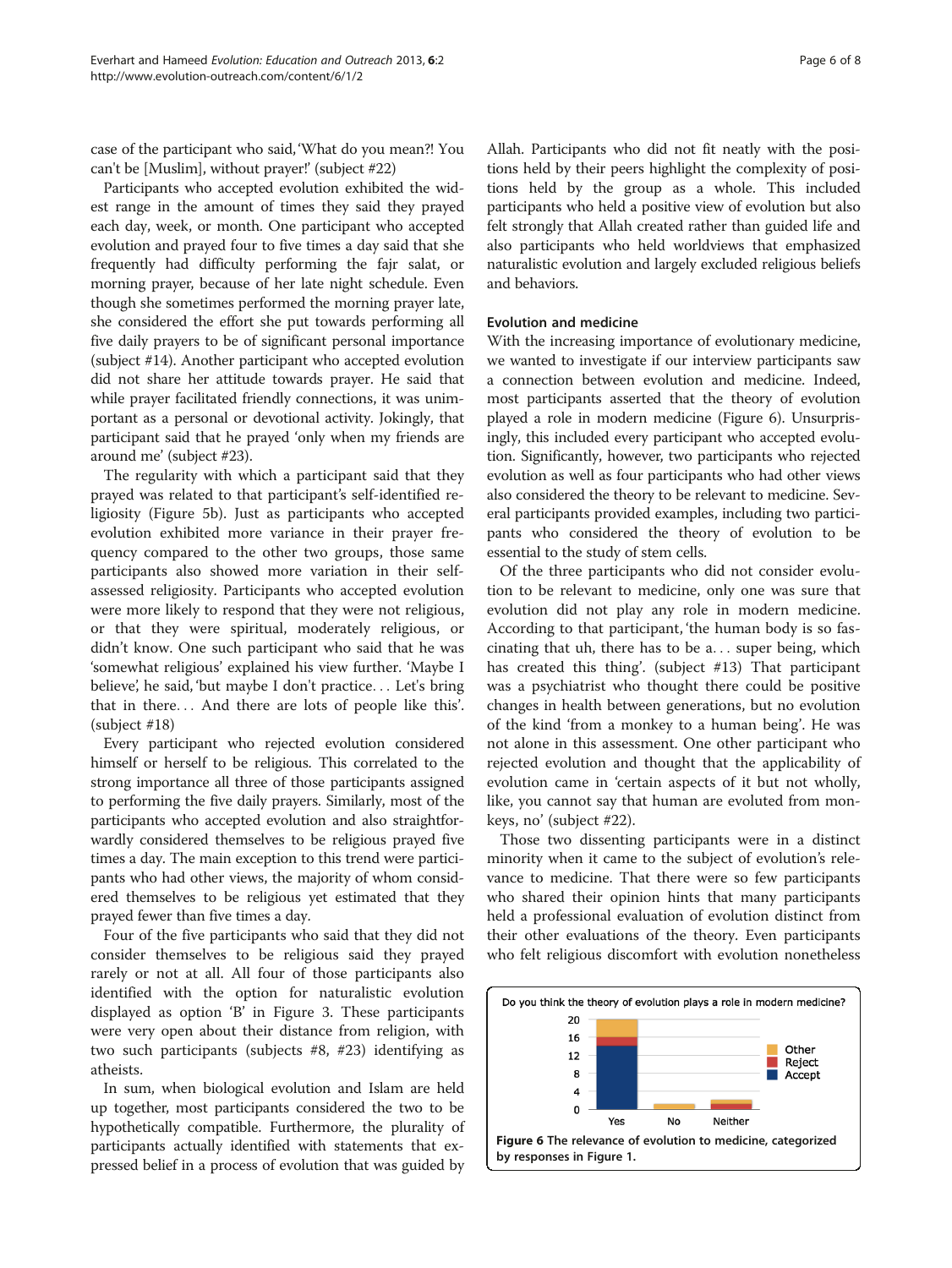expressed the opinion that the theory was of medical value.

This professional evaluation of the instrumental value of evolution seemed to be divorced from those same participants' religiously-inflected perspective. This capability to bracket one meaning of the theory of evolution from another was further substantiated by the remarks of those participants who did not agree that evolution was relevant to medicine. As described above, those participants continued to express their disapproval of the evolution of humans from prior species even when asked to consider the theory from a professional perspective. In so doing, those participants were in the clear minority among their peers. Most of the participants in this study considered the theory of evolution to have subtly different meanings when held up against religion, medicine, or different levels of biota.

#### **Demographics**

We found that participants' sex, age, and time spent in the US had no correlation with the acceptance or rejection of evolution (Figure 7).

#### **Discussion**

The aim of this study was to explore the way a segment of the educated Muslim elite, Pakistani physicians living in the US, view biological evolution. While most of the participants in our study accepted evolution, we found a deep



level of negotiation between cultural contexts (often, deep religious values) and science. Some participants in our study, indeed, held the theory to a more univocal meaning based on the powerful influence of a particular context, but most invested their concept of 'evolution' with multiple meanings.

This is not unusual. The work of Geertz (1973) and Knorr ([2007](#page-7-0)) argues that many of us interact regularly with multiple cultures (or cultural elements). This interaction both brings meaning to concepts and also causes those concepts to have a proliferation of meanings.

Indeed, most participants took the meaning of the theory of evolution to be fluid. This fluidity of meaning allowed the participants to evaluate their concept of evolution in relation to the contexts provided by the interviewer (for example, religion, practical applications, etc.). This is not to say that the participants in this study did not properly understand the meaning of evolution, but rather that evolution is a theory that has outgrown a univocal epistemological meaning. It is not the case that our participants displayed 'hybrid epistemologies' (Kitcher [2008](#page-7-0)), but rather that the theory of evolution may possess meanings outside of the realm of epistemology.

Furthermore, the dynamic interaction of cultural influences presented here challenges future investigators to demonstrate how multiple categories of thought regarding evolution and religion interact with each other. A mere demarcation between those participants who hold naturalistic, theistic or creationist perspectives on evolution does not capture crucial elements of the cultural influence of theory. While surveys of acceptance and rejection rates remain useful, we cannot gain from these reports an understanding of the qualities that motivate people to accept or reject evolution. Indeed, the results of this study demonstrate ways in which people have different ideas of what it means to accept or reject the theory: the perception of evolution is bound up in the shifting meanings assigned to the theory by interactions between that participant's perspectives on religion, science, medicine, and a host of other cultural influences.

Strikingly, most participants (even most of those who rejected evolution!) thought that the theory of evolution was relevant to medicine. When the theory is presented as having a potentially instrumental use, individuals who consider evolution to have very different meanings may agree on its utility. This interpretation of our results places the findings of previous studies that explore medical professionals' perspectives on evolution in a different light. For example, in a study of Scottish medical students, Downie ([2004\)](#page-7-0) came to the conclusion that acceptance of evolution and its perceived value to medicine are positively linked. In a follow-up study, Southcott and Downie [\(2012](#page-7-0)) found that 'the importance of a belief precluding evolution' was the most